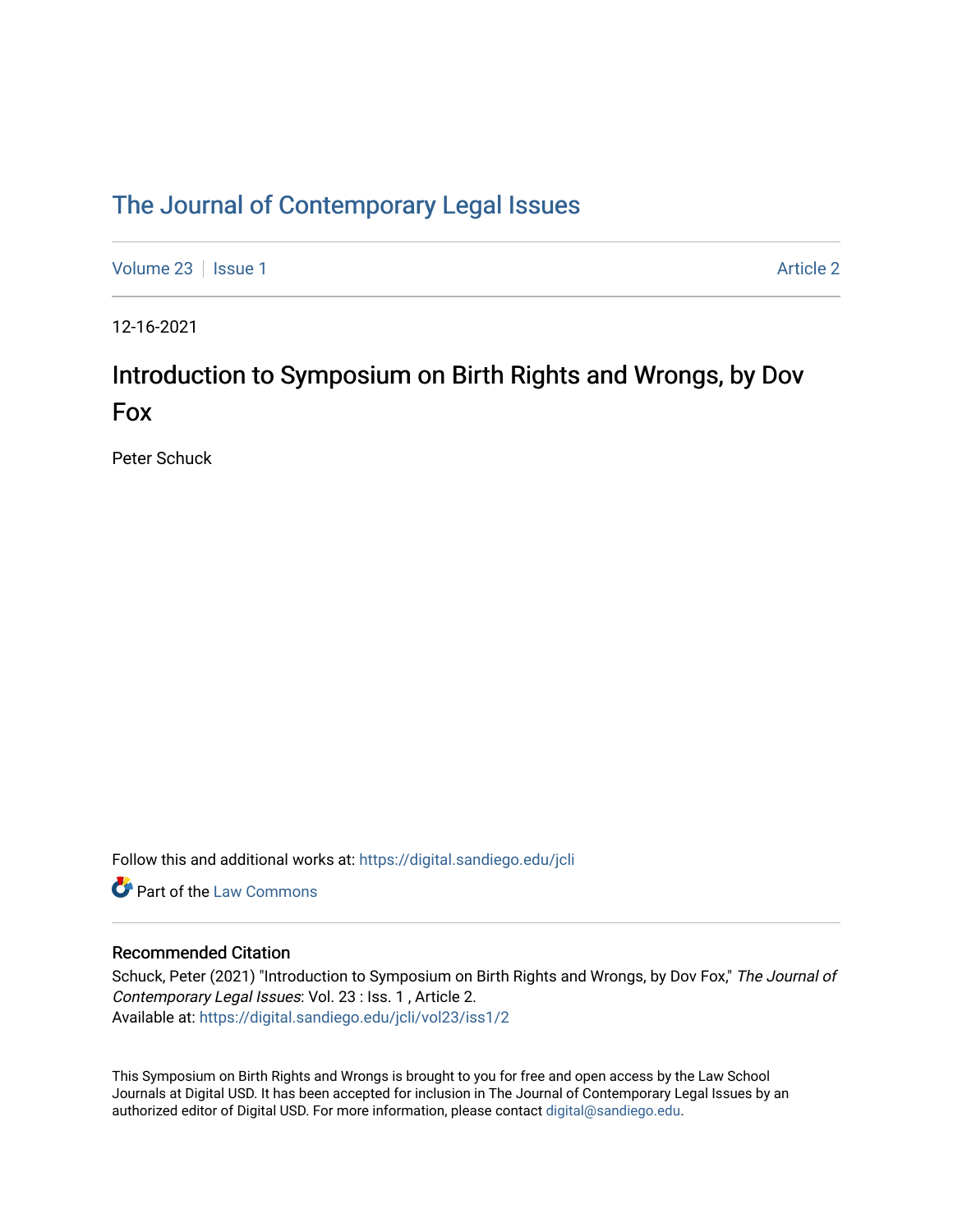# **Introduction to Symposium on** *Birth Rights and Wrongs,* **by Dov Fox**

#### PETER SCHUCK\*

 I am privileged and delighted to write a brief introduction to this fine *Wrongs*. 1 It is a special pleasure for me because as a teacher of Professor Fox was there that he began integrating the burgeoning fields of reproductive technology, bioethical normativity, and legal regulation to find better solutions to the conflicts thrown up by their convergence. *Birth Rights and Wrongs* is the rich, nourishing fruit of that long-gestating ambition. group of articles assessing Professor Dov Fox'srecent book, *Birth Rights and*  in a Yale Law School seminar (on an unrelated subject), I had the opportunity to observe him at an inflection point in his arc between his work for the president's bioethics council and his dawning career in the legal academy. The Yale faculty awarded Fox the prize for the best paper on law and the life sciences in each of his three years at the law school. It

 This symposium consists of four essays by leading academic commentators developing their distinctive takes on the book, followed by a conclusion by Professor Fox containing detailed responses to each of them. This introduction provides a very brief, largely descriptive *tour d'horizon* of the commentators' essays.

 Robin West, after sympathetically summarizing Fox's argument, discusses the fact that tort law fails to protect social interests that are more important than some interests that it does protect—and considers some of the reasons why courts resist protecting the former. But while accepting Fox's analysis on its own terms, she devotes most of her paper on two "qualms" that she

 $\odot$  2021 Peter Schuck.

 1. DOV FOX, BIRTH RIGHTS AND WRONGS: HOW MEDICINE AND TECHNOLOGY ARE REMAKING REPRODUCTION AND THE LAW (2019).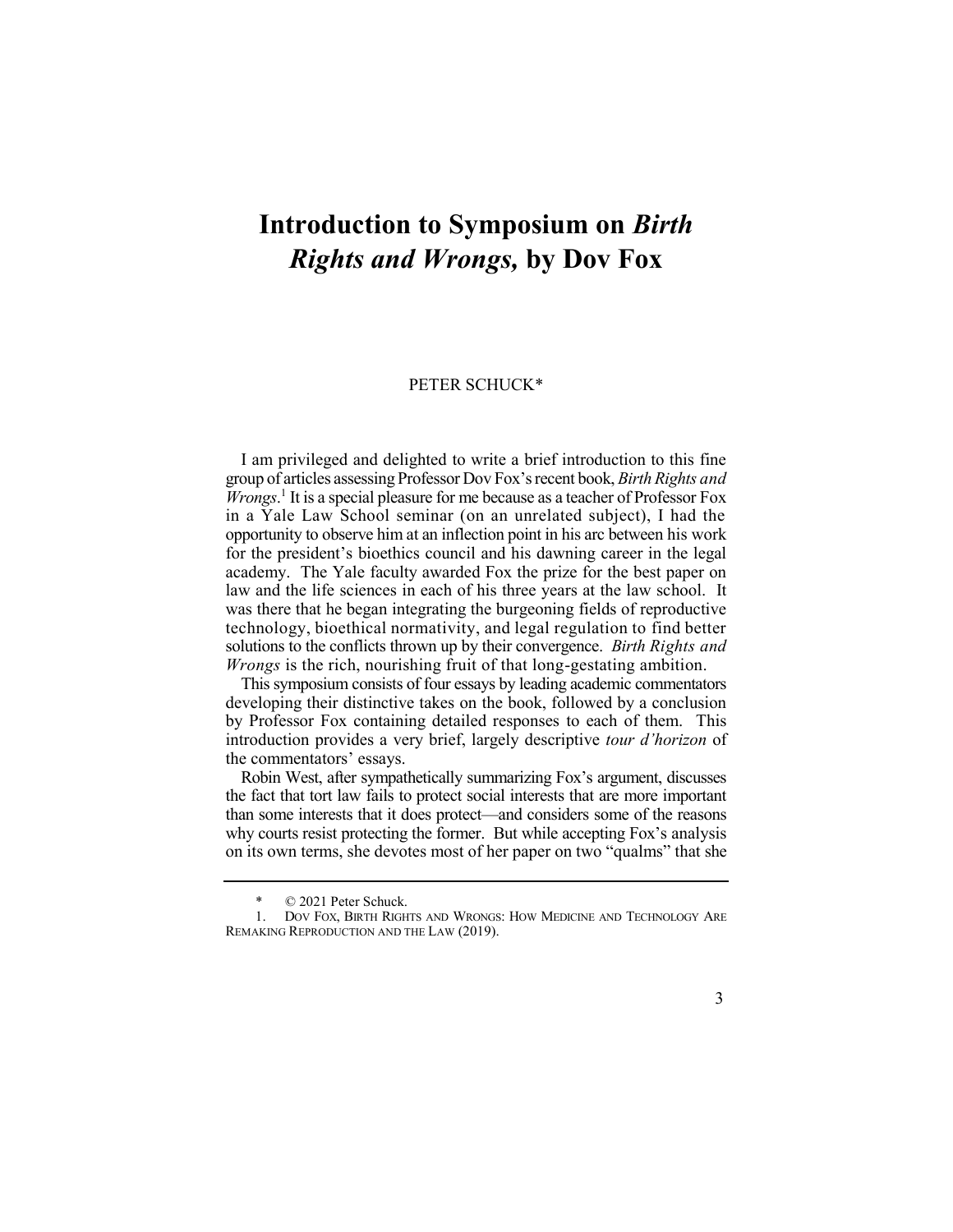harbors about his analysis. The first, which she associates with Roberto Unger's critical theory, is that Fox conducts his analysis without really questioning, much less subverting, the social context that we inhabit and take for granted. Invoking Ungerian conceptions, she challenges Fox's "truncating of critique." The second, which follows directly from this, is the "legitimation cost" that this truncation of vision entails. West then develops these critiques by arguing that Fox's implicit celebration of reinforces American society's commitments to consumerism, careerism, and individualism. Fox, she writes, implies both "that this is the kind of procreating we should do, and that this kind of procreating is in turn an activity that should be protected by law against negligence." To West, defended, and are "problematic." At the risk of exceeding a symposium introducer's limited role, I shall add that I find this part of her analysis itself problematic, even implausible. She hopes to cast doubt on the notion that the law may legitimately place its thumb on the normative scale in favor of reflective reproductive conduct and choice. This doubt seems negligent providers the potentially enormous costs of their negligence which they could have avoided with due care. Whatever one's view of Unger's social vision, reproductive tort law is a singularly inapt tool for pursuing that vision, especially since Fox's reforms would better promote planning and intention in our procreation choices echoes and perhaps even these assumptions have some appeal but are not adequately articulated or particularly misplaced when the plaintiff is simply seeking to shift to that vision than today's remedial lacunae.

 The contribution of David Wasserman, a bioethicist at the National Institutes of Health, focuses on the moral costs imposed by compensating parents for the then-unwanted children whom the defendant provider's negligence foisted on them but whom they now love. His analysis raises important questions about different categories of damages that the law might treat differently, and the circumstances under which the state should be the costs of caring for such children. Wasserman describes three philosophical accounts of how the parents might welcome the child's existence while still pressing for compensation that might imply that the child's birth should have been prevented. And he urges that the law compromise competing moral considerations in light of the financial and other constraints that may burden parents who are obliged by defendants' morally awkward posture," Wasserman suggests, "may be a small price for securing the resources needed to adequately support a severely disabled resources rather than press claims that are inconsistent with unqualified acceptance and love. Indeed, the tort regime Fox proposes may be fully negligence to raise children whom they did not want or expect: "Adopting a child. It would be presumptuous to insist that such parents forego needed

4